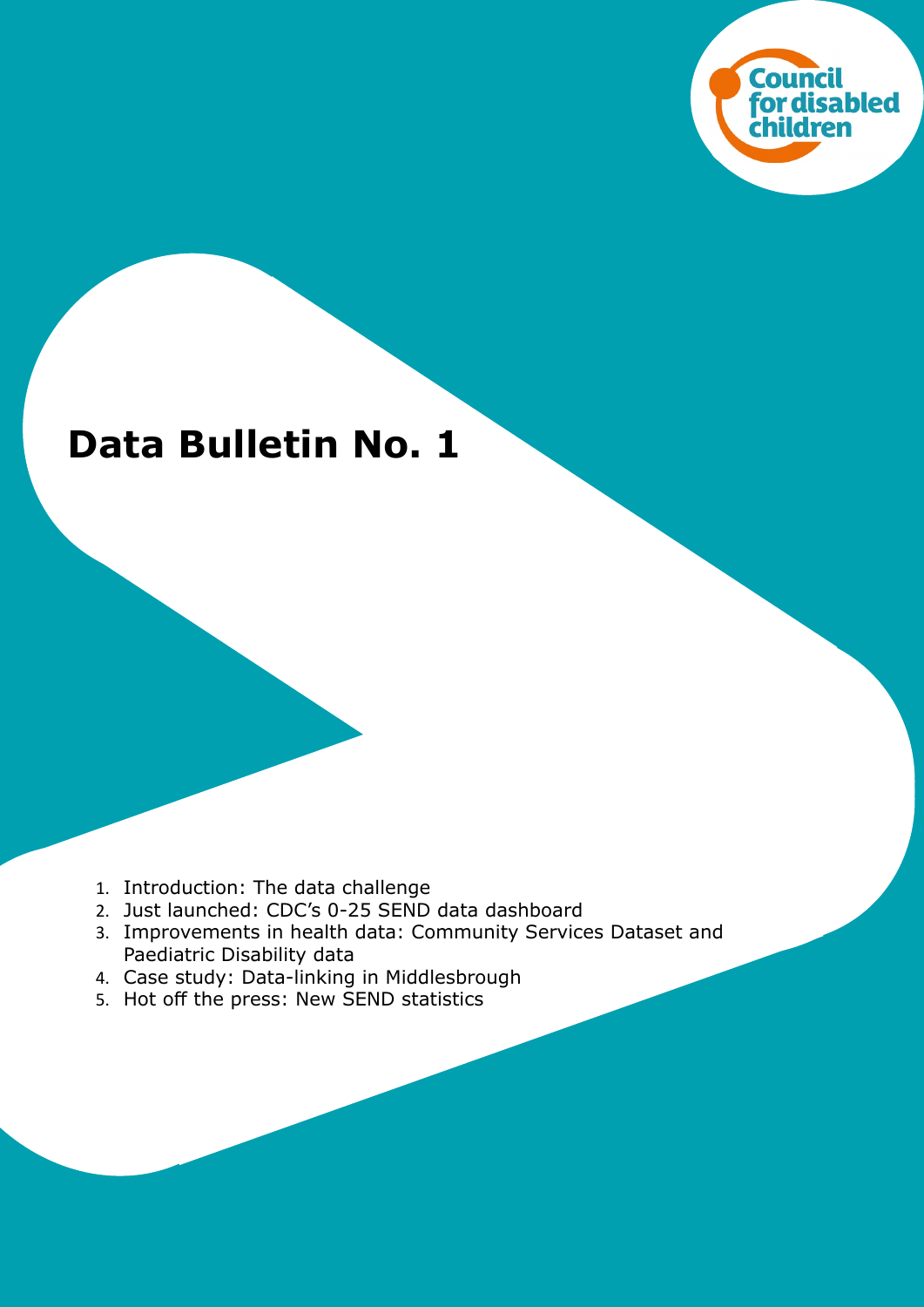# **1. Introduction: The data challenge**

How many disabled children and young people are there in this country, what are their needs and how is this changing over time? How about in your local area?

We should be able to answer these questions.

A lack of robust data on children and young people with special educational needs and disabilities (SEND) makes it harder for local services to plan effectively, to identify gaps in provision and to know how well children and families are faring.

Yet a great deal of data on children and young people with SEND is reported centrally by education, social care and increasingly, community health services. However, it can be difficult to find the right data (for example, to review services for children with autism, across the board) and different definitions, gaps and inconsistencies make it challenging to put together an integrated picture of the needs of disabled children and their families.

Poor data has been highlighted time and again in SEND local area inspections by Ofsted and CQC, as a key factor undermining joint strategic planning and commissioning to improve outcomes for children and young people with SEND.<sup>1</sup>

Local authorities and health commissioners are grappling with rising demand for specialist ('high needs') provision, but lack robust data to understand population trends, such as the apparent increase in the number of children with complex disabilities. This prompted the Secretary of State for Education, Damian Hinds, to launch a recent Call for Evidence on funding arrangements for children with complex SEND.<sup>2</sup>

#### **Improving data on disabled children**

This data bulletin aims to share learning and encourage progress towards improving data on disabled children. We hope it will interest commissioners, policy makers and others involved in planning and delivering services for disabled children and their families.

#### **Tell us what you think!**

This is the first data bulletin from the Council for Disabled Children. We would welcome your feedback to help make it as useful as possible. Please tell us:

- • what you would like to learn more about (our next edition will include an indepth feature on the [eRedbook\)](https://www.eredbook.org.uk/)
- data challenges you are facing, which we can try to find solutions to
- innovative local developments (e.g. data-linking) that others might learn from.

<sup>1 &</sup>quot;Joint commissioning of services across areas is underdeveloped – not seen strong use of needs analysis to ensure local areas can track their SEND population and plan proactively (often SEND has not featured in the joint strategic needs assessment)." Source:

[Key messages from SEND local area inspections](https://www.slideshare.net/Ofstednews/keymessagesfromlocalareasendinspections-80652913), October 2017 (slide 22)

<sup>2</sup> <https://www.gov.uk/government/news/education-secretary-to-work-with-sector-on-special-needs-funding>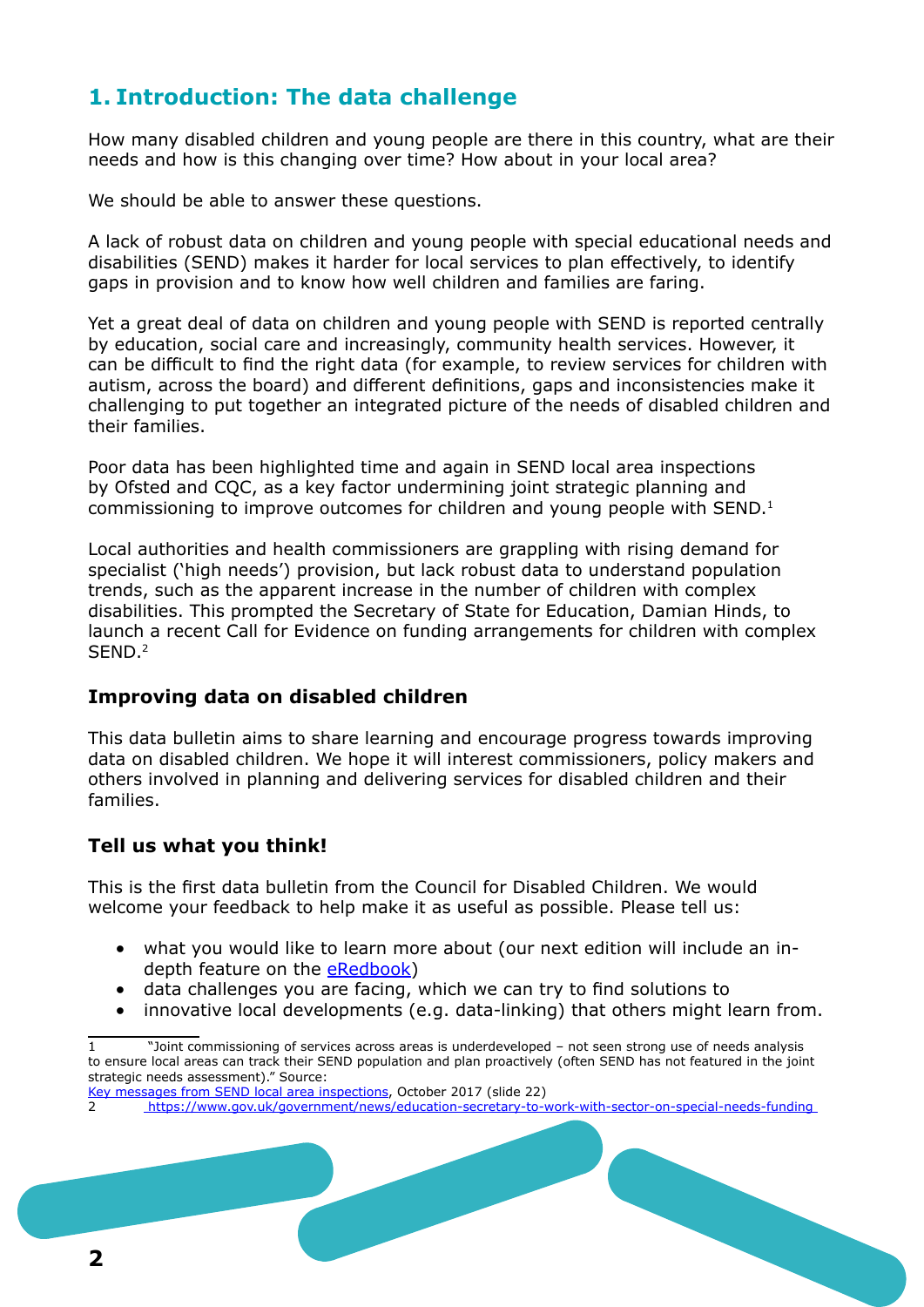You can do this by emailing Anne Pinney, CDC's 'data champion' at CDC[datachampion@ncb.org.uk](mailto:datachampion@ncb.org.uk) 

## **2. Just launched: CDC's 0-25 multi-agency SEND data dashboard**

[https://councilfordisabledchildren.org.uk/help-resources/resources/0-25-multi](https://councilfordisabledchildren.org.uk/help-resources/resources/0-25-multi-agency-send-data-dashboard)[agency-send-data-dashboard](https://councilfordisabledchildren.org.uk/help-resources/resources/0-25-multi-agency-send-data-dashboard)

The Council for Disabled Children is delighted to launch the SEND data dashboard, an online tool to help local commissioners and decision-makers to understand their data, through three different lenses:

- • local profile (understanding local need)
- governance and assurance (what did we do and how well are we doing it?)
- qualitative Key Performance Indicators (how do we know we are making a difference?) – currently in development.

The dashboard draws together in one tool a wide range of data (including education, health, social care, benefits and census data) which local areas regularly report on regarding children and young people with SEND.

We hope that it will be a useful resource to inform service reviews, joint strategic planning and commissioning, as well as discussions with parent-carer groups, children's charities and other local partners.

The SEND data dashboard has been developed in partnership with colleagues in health and local government, who helped to select which data to display and key indicators most relevant to SEND commissioning. Useful comparisons are provided where possible and key data are displayed in graphs and charts, which can be selected to download in a report.

We would welcome feedback on how well the tool works and suggestions for further data to include and key performance indicators. Please send to Ryan (rnibloe@ncb. org.uk).

We are grateful to the Department for Education for funding this development and to the NEL Commissioning Support Unit for their expertise in developing the tool.

# **3. Improvements in health data**

#### **Community Services Data Set (CSDS)**

NHS Digital collect data on community health services (for people of all ages) via [CSDS](https://digital.nhs.uk/data-and-information/data-collections-and-data-sets/data-sets/community-services-data-set). This includes a wide range of services and settings, including acute trusts, community trusts, local authorities and independent providers. Currently not all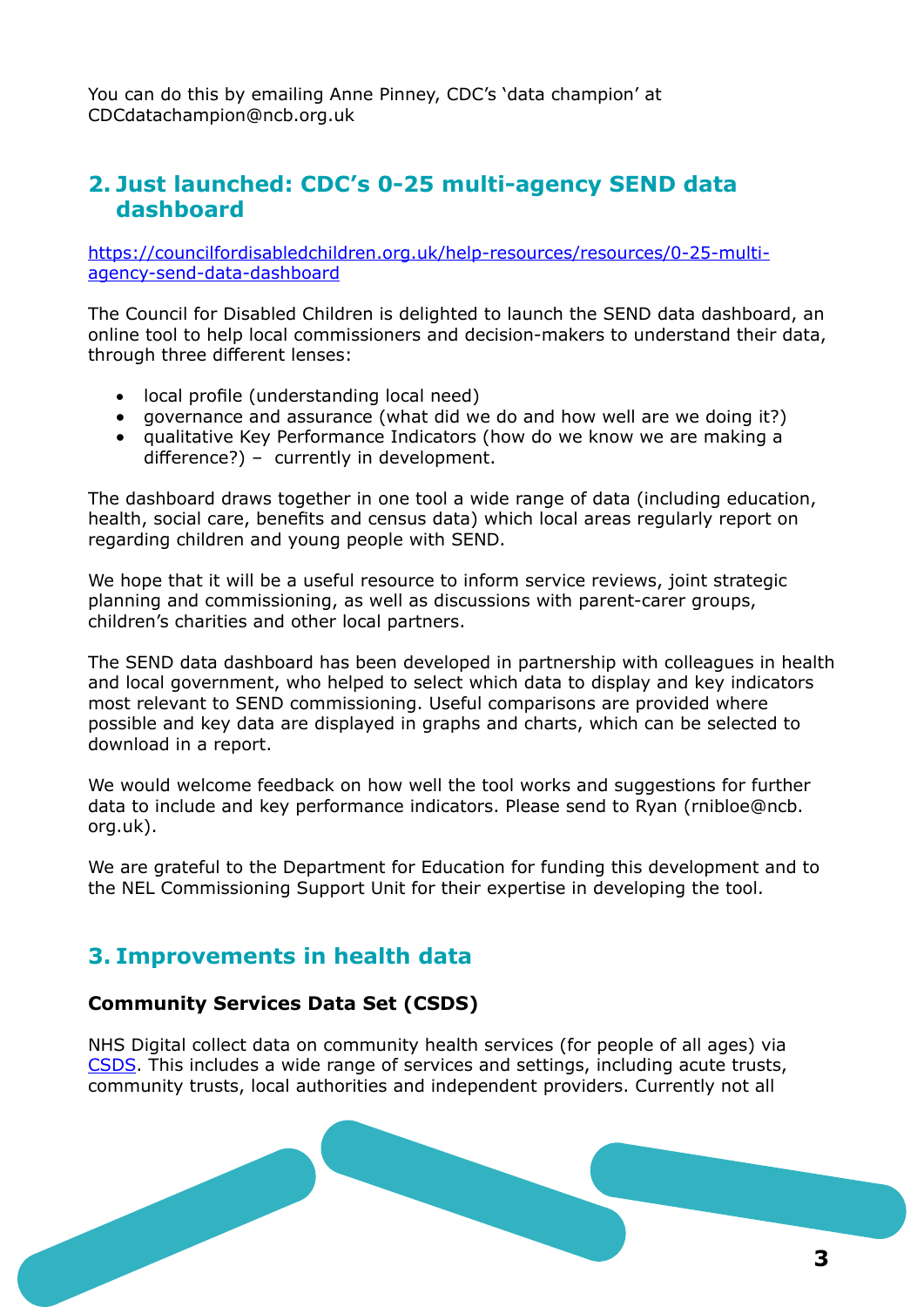providers submit data, however NHS Digital is working with partners such as Department of Health and Social Care (DHSC) to drive up the number of submitters, with a particular focus on NHS Trusts.

While there are issues around the coverage and quality of the data, NHS Digital has published a [range of analyses](https://digital.nhs.uk/data-and-information/data-collections-and-data-sets/data-sets/community-services-data-set/community-services-data-set-supplementary-reports) to show the capabilities of the dataset, including an analysis of children and young people with Special Educational Needs and Disabilities (using paediatric disability data, see below).

From April 2020, these data must be reported using [SNOMED-CT](https://digital.nhs.uk/services/terminology-and-classifications/snomed-ct), a structured clinical vocabulary used in electronic care records, which is gradually being rolled out across health providers in England.

### **Paediatric disability data**

A special report from the Chief Medical Officer in 2012 recognised the "lack of robust data, particularly at local health service and local authority level, on the numbers, characteristics and circumstances of disabled children, [and that] there is an urgent need to improve the quality of data available to service commissioners."<sup>3</sup>

Great progress has been made since that time, with the development of a consistent approach to recording childhood disabilities, including health conditions, technology dependencies and family-reported issues. This was co-produced by paediatricians, therapists and parent-carers and piloted in Sunderland, before being mandated for national reporting in October 2015.

Health commissioners need to ensure that there are easy-to-use electronic interfaces for clinicians to report the data. Crucially, data should be captured once and used for many purposes. In Sunderland, clinicians use a data capture screen which doubles up as the clinic booking-out slip. They have found that it takes them less than one minute to complete, once familiar with the new system.

Sunderland has been collecting paediatric disability data for several years, leading to many improvements in local services for disabled children and their families. For example, the data informed successful business cases for additional disability paediatricians and therapists, including specialist speech and language therapists on the autism diagnostic team, reducing the time taken to reach a diagnosis.

Data reported by families on barriers to participation led to the establishment of combined paediatric, orthopaedic and physiotherapy postural management clinics that reduce the amount of school time missed by offering a one-stop-shop service rather than multiple different clinic appointments.

To learn more about this rich dataset and the experience of Sunderland, take a look at the videos, articles and other resources published on the RCPCH website: <https://www.rcpch.ac.uk/resources/snomed-ct-best-practice-video-resources>

<sup>3</sup> Annual Report of the Chief Medical Officer 2012, Our Children Deserve Better: Prevention Pays (Chapter 9 page 11)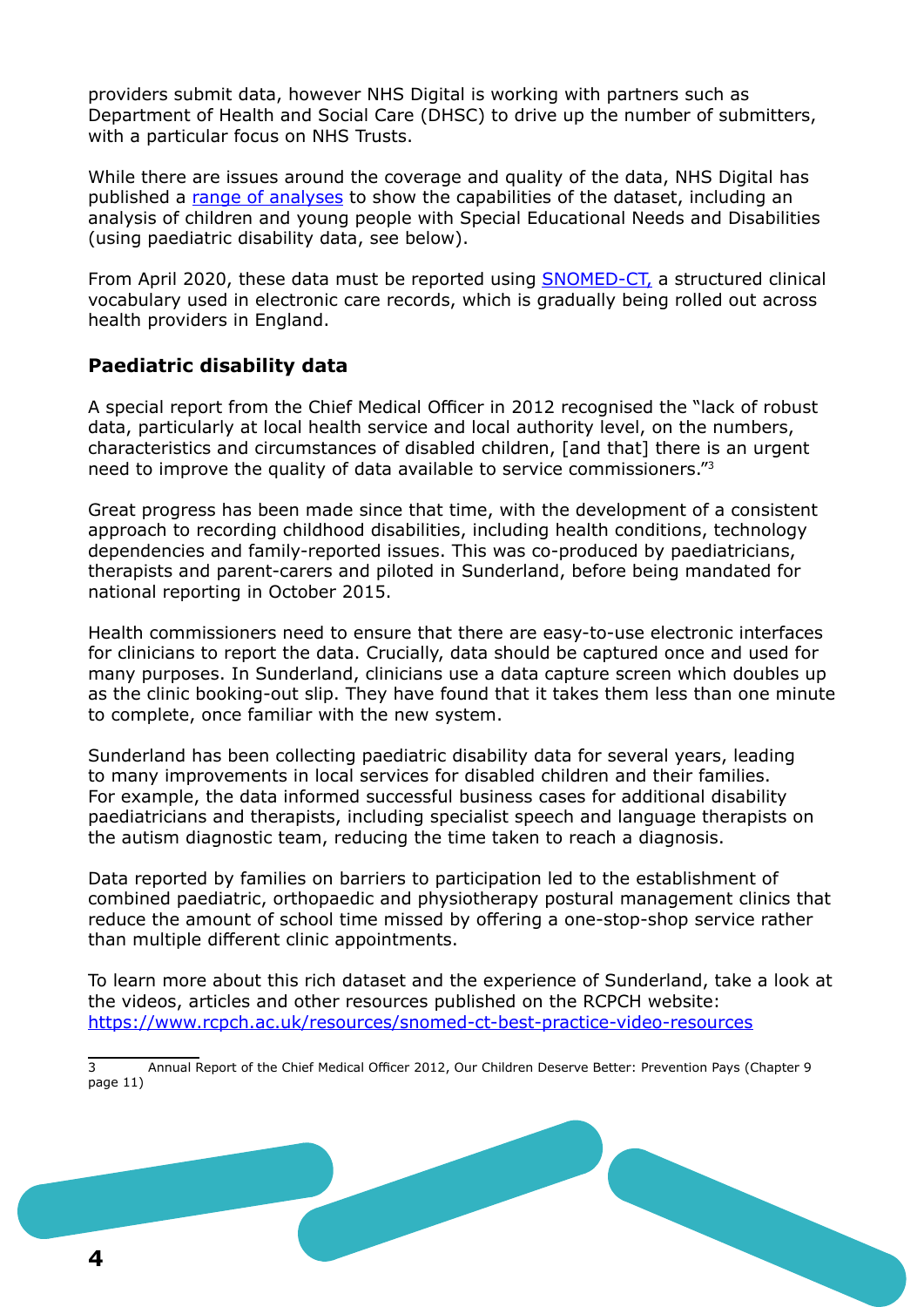



4 Published by NHS Digital (August 2018) in a SNOMED-CT case study [\[link\]](https://hscic.kahootz.com/connect.ti/t_c_home/viewcontent?contentid=301171)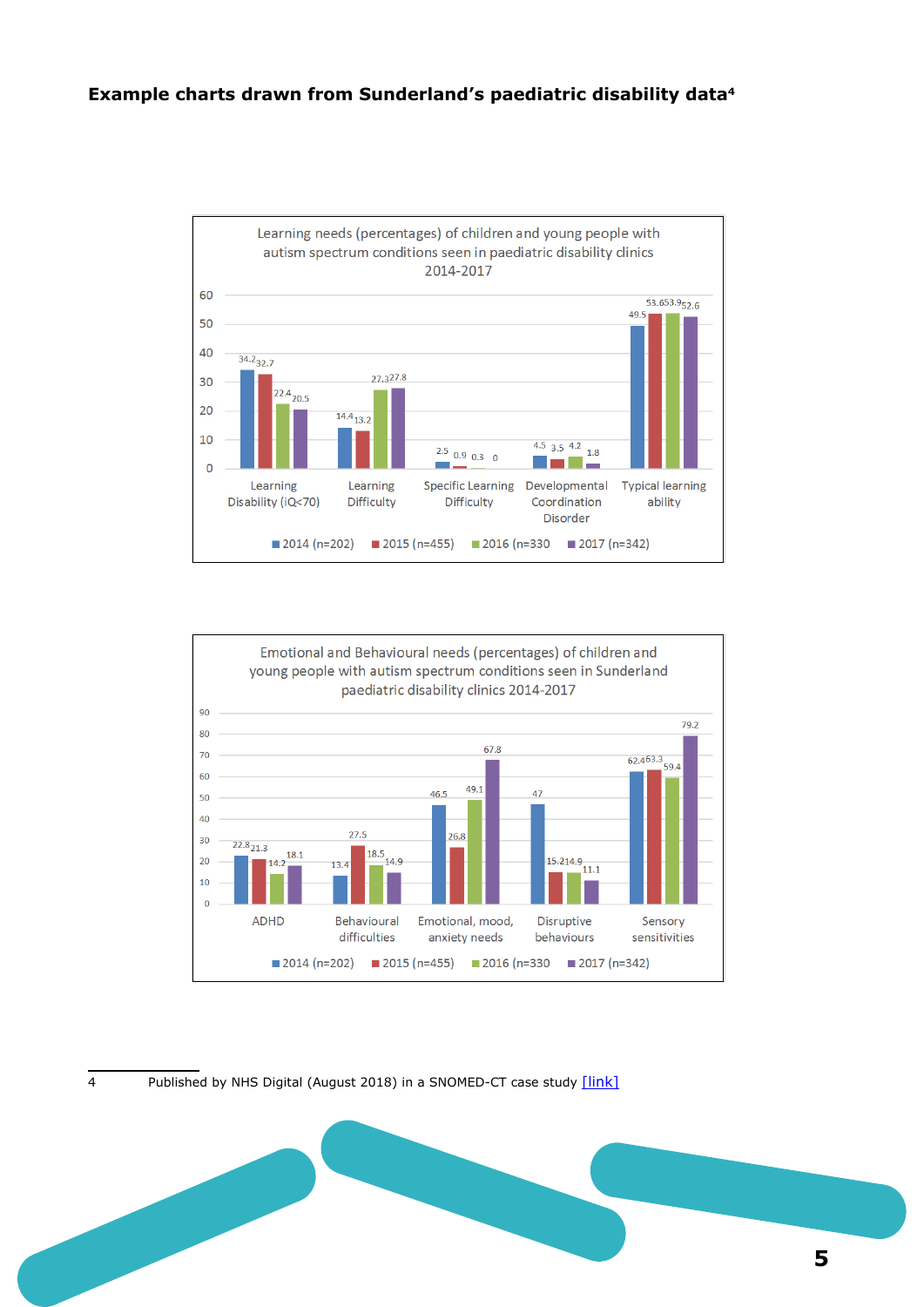# **4. Case study: Data-linking in Middlesbrough**

#### **Summary**

South Tees Clinical Commissioning Group (CCG) and Middlesbrough Council have worked together to develop data dashboards to monitor the progress of children and young people (aged 0-25 years) with Education, Health and Care (EHC) plans, across education, health and social care. Patterns of service use and gaps in provision for this cohort can now be tracked by each service. Key performance indicators (KPIs) have been developed across education, social care and health which will form the front cover of a joint dashboard. The dashboard will be regularly reviewed by service leaders and used to inform joint strategic planning and commissioning.

#### **Why?**

A critical Special Educational Needs and Disabilities (SEND) local area inspection by Ofsted and CQC in 2017 provided the catalyst for change. Like many other areas, Middlesbrough and South Tees CCG were criticised for lacking robust data on children and young people with SEND, limiting their ability to commission effectively or to monitor outcomes.

As part of an ambitious programme of improvement set out in their Written Statement of Action, local leaders committed to developing robust data on children and young people with SEND across education, health and care. They established a 'Data, Quality and Outcomes' group to take this forward, involving each service, as well as parentcarer and head teacher representatives.

#### **How did they do it?**

An essential first step was to develop a data-sharing protocol between the local authority and the CCG, with robust information governance arrangements (protecting the use of personal data) in each service.

Data-linking requires a 'unique identifier' so data on the same group of people can be extracted from different sources. After researching the options, they decided to use NHS numbers for this purpose. Advice and permissions were sought from NHS Digital to enable the local authority and health to share data securely, based on 'pseudonymised' data systems. This means that personal data is encrypted so individuals cannot be identified.

Privacy notices and letters were sent to families allowing them to opt out, but only a handful chose to. Then, by matching personal data shared by the local authority on children with EHC plans (e.g. date of birth, postcode), NHS Digital were able to identify the NHS numbers of almost the entire cohort. After testing the system, the data was shared securely. This means that local services – education, health and social care – are now able to extract and analyse data on children and young people with EHC plans. NHS numbers are now requested by the local authority for children with new EHC plans.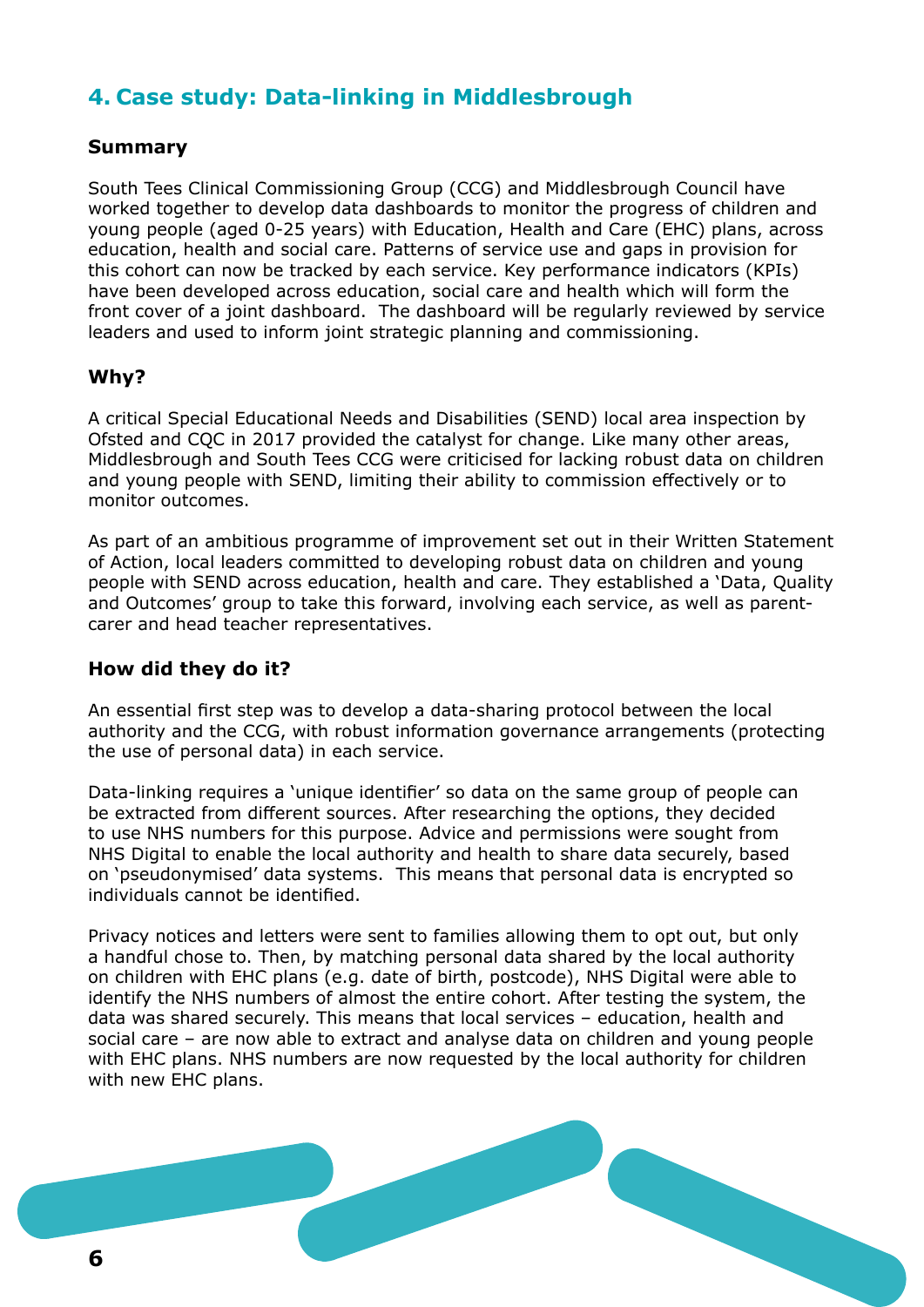#### **How will it be used?**

Each service has developed a data dashboard which includes key data on the SEND cohort. For example, the health dashboard includes charts on A&E attendance, elective and non-elective procedures and costs, access to therapies, waiting times and the timeliness of health contributions to the SEND statutory assessment process. This data is monitored by the South Tees (CCG) Children's Team.

The local authority's SEND data booklet also includes an impressive range of data: from early years specialist support and EYFS outcomes, through to progress in education, training and employment beyond key stages 4 and 5. Meaningful comparisons are provided and trends over time are shown where possible. Clear actions are specified (with named contacts, timescales and progress ratings) to take forward issues emerging from the data.

The joint data dashboard of key indicators across all services for children and young people with SEND, including measures from a parent-carer survey, will be produced every quarter and used for regular review, joint strategic planning and commissioning.

#### **What has changed?**

*"At the time of the inspection, we just didn't understand each other's cohorts."*

Already, the shared data have resulted in a clearer, common understanding of patterns of service use, pressure points, gaps and outcomes – influencing service priorities and commissioning.

For example, the local authority has extended early years specialist support services and developed a new delivery model to enable more young children with SEND to be included in mainstream settings.

The new contract for speech and language therapy services (jointly commissioned) has been extended to support young people up to the age of 25 years with a more flexible offer, with similar changes envisaged for other therapy services when their contracts are renewed.

The data helped to inform a successful joint funding proposal for the new Tees Valley Special Free School, to reduce out-of-area placements for children and young people with social, emotional and mental health (SEMH) needs. They are currently looking at how to improve specialist support for secondary school pupils with autism.

The A&E Delivery Board will receive the data which will help future planning. The data highlighted an apparent 'spike' in A&E attendances for young adults with EHC plans, indicating there may be potential difficulties with transitions beyond paediatric care, which the CCG will be investigating further.

In terms of 'softer' impact, colleagues from health, education and social care all reported stronger working relationships, with contacts at the right level in each service. There are now 'SEND champions' in health services, hospitals and nominated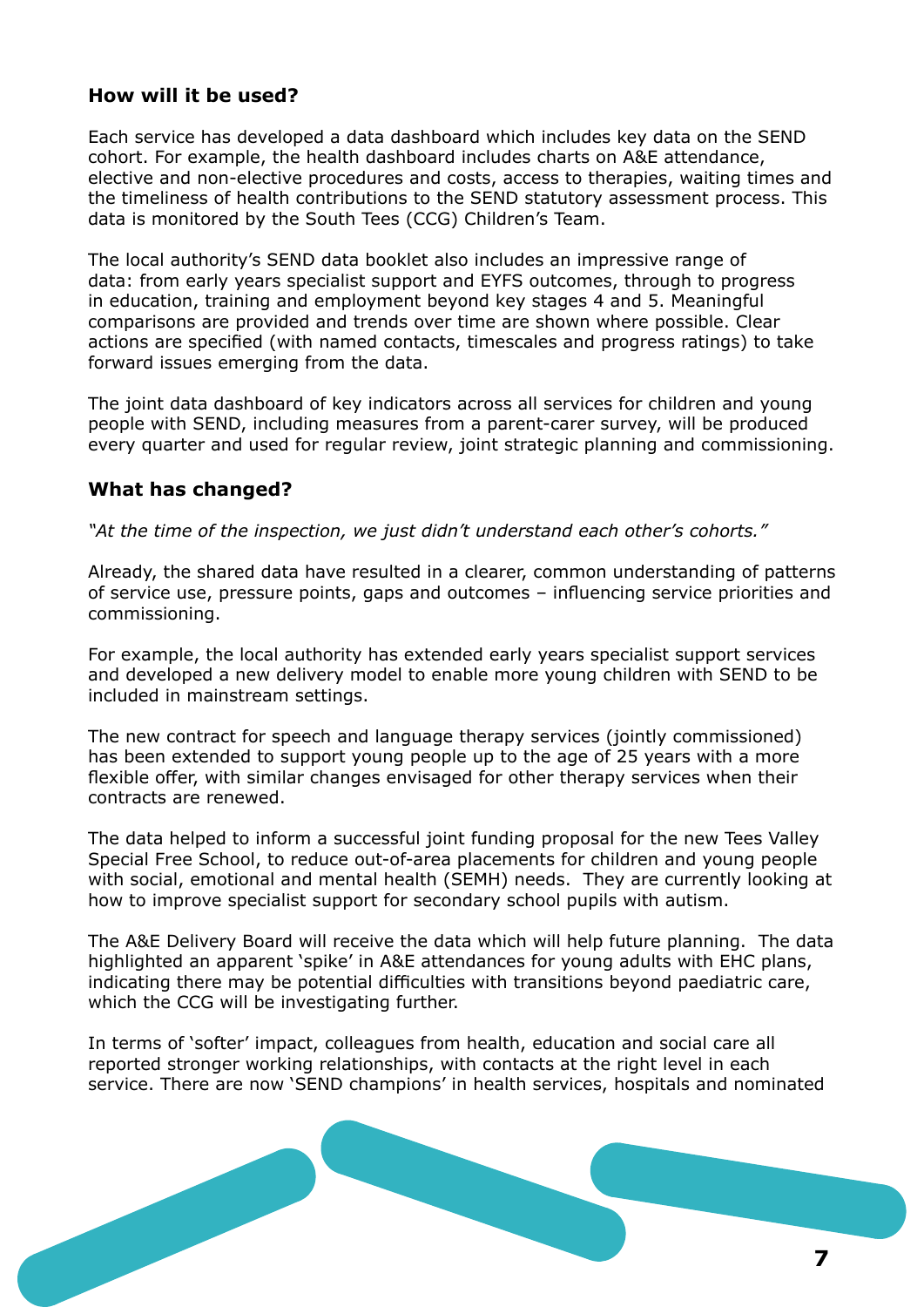health contacts for schools.

The data dashboards are just one aspect of a wider programme of improvement for children and young people with SEND. Great efforts have been made to improve the quality and timeliness of EHC plans, including advice from health and children's social care.

#### **Challenges – and what helped?**

Although they were able to make rapid progress (taking only 3-4 months to reach the point where they have useful linked data), challenges remain.

There have been barriers to linking Children and Adolescent Mental Health Service (CAMHS) data and until these are resolved, the CAMHS data covers the full cohort of children and young people, rather than just those with EHC plans.

It has also been harder to link data on the post-16 SEND cohort and the growing number of 19-25 year olds with EHC plans, reflecting weaknesses in SEND data on older teenagers and young adults (also found in national data), following major reforms in the Children and Families Act 2014. Problems with SEND data in a neighbouring council have so far prevented them from implementing the same approach with the CCG. This highlights an important point: data-linking can only be as good as the source data it relies upon.

Familiar problems with incompatible IT systems had to be resolved. Support from their IT and data teams was crucial to progress; the fact that Middlesbrough Council was already investing in developing data dashboards for many services was a great help, as the know-how and capacity were already in place. They were also able to make rapid progress because robust information governance protocols had been developed in a previous exercise to link health and adult social care data.

Invaluable support was provided by the North East Commissioning Support Unit (NECS), in linking health and local authority data. NECS sought permissions to link data across the North East and Cumbria region, which can now be rolled out, dependent on information governance arrangements in place in each Local Authority and the robustness of their data. Several local authorities across the region are working towards this now.

They also have ambitions to develop a multi-agency outcomes framework through the SEND regional group, which will be used for benchmarking progress.

## **5. Hot off the press: Recent data bulletins on children and young people with SEND**

Statements of SEN and EHC Plans, England 2019 (SEN2 data, published May 2019) [https://www.gov.uk/government/statistics/statements-of-sen-and-ehc-plans](https://www.gov.uk/government/statistics/statements-of-sen-and-ehc-plans-england-2019)[england-2019](https://www.gov.uk/government/statistics/statements-of-sen-and-ehc-plans-england-2019)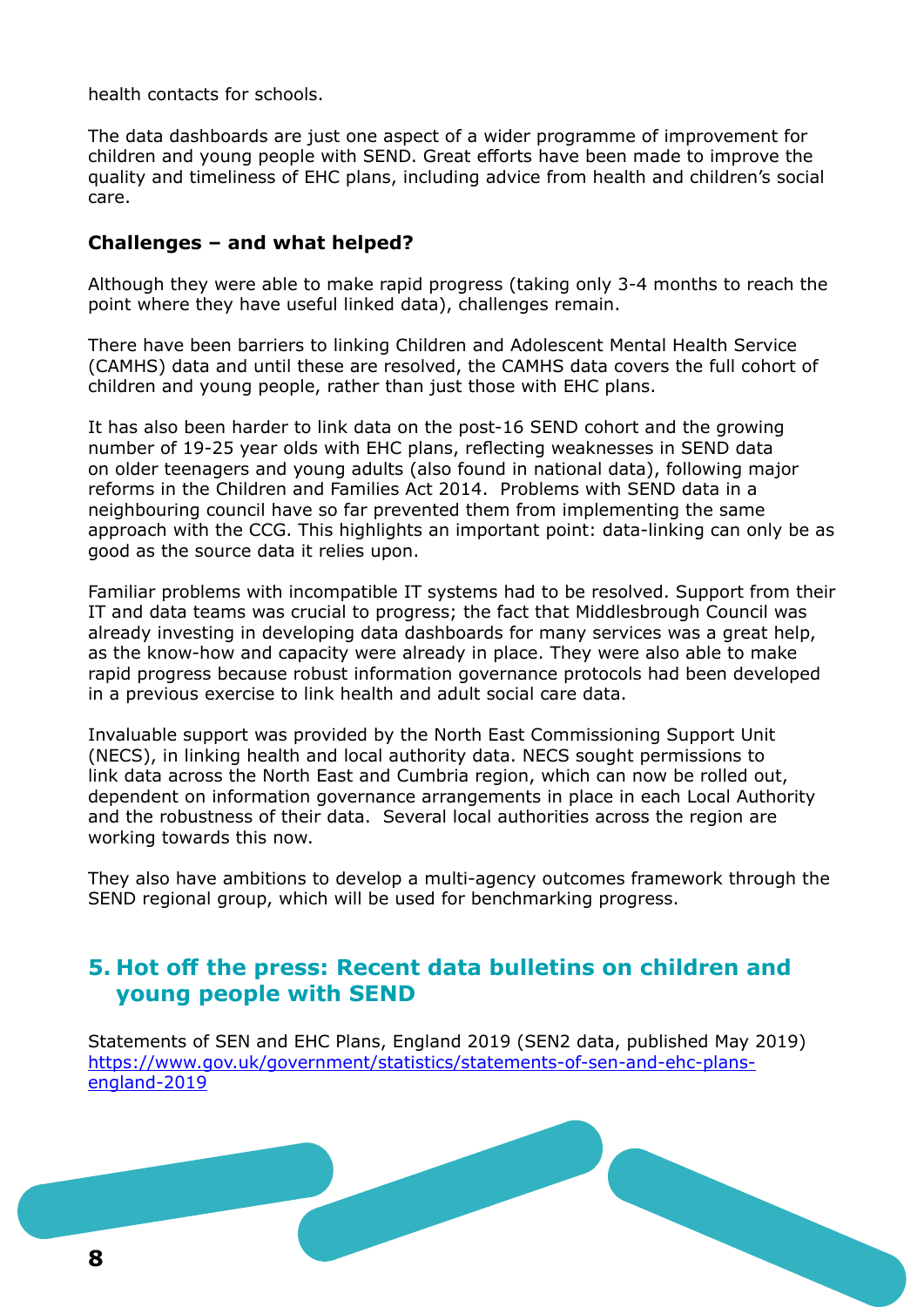SEN: an analysis and summary of data sources (wide-ranging data on children and young people with SEND, published May 2019) [https://assets.publishing.service.gov.uk/government/uploads/system/uploads/](https://assets.publishing.service.gov.uk/government/uploads/system/uploads/attachment_data/file/804374/Special_educational_needs_May_19.pdf) [attachment\\_data/file/804374/Special\\_educational\\_needs\\_May\\_19.pdf](https://assets.publishing.service.gov.uk/government/uploads/system/uploads/attachment_data/file/804374/Special_educational_needs_May_19.pdf)

Timpson Review of School Exclusion (includes data tables and a literature review, with detailed analysis on children with SEND, published May 2019) [https://www.gov.uk/government/consultations/school-exclusions-review-call-for](https://www.gov.uk/government/consultations/school-exclusions-review-call-for-evidence)[evidence](https://www.gov.uk/government/consultations/school-exclusions-review-call-for-evidence)

#### **Coming soon**

People with Learning Disabilities in England – Education and Children's Social Care update (2018), to be published soon by Public Health England.

Authoritative analysis of School Census (and some matched children's social care data) on children and young people with MLD, SLD and PMLD: exploring longterm trend in the number/percentage of children with a primary SEN associated with learning disabilities, placements in mainstream or special schools, exclusions, attendance and children's social care status.

Learning Disability profiles (updated December 2018) allowing key data to be downloaded in local area reports, with benchmarking options, available at: [https://](https://fingertips.phe.org.uk/profile/learning-disabilities) [fingertips.phe.org.uk/profile/learning-disabilities](https://fingertips.phe.org.uk/profile/learning-disabilities)

Special Educational Needs in England, January 2019 (school census data): Expected to be published on 4 July [\[link\]](https://www.gov.uk/government/statistics/announcements/special-educational-needs-in-england-january-2019)